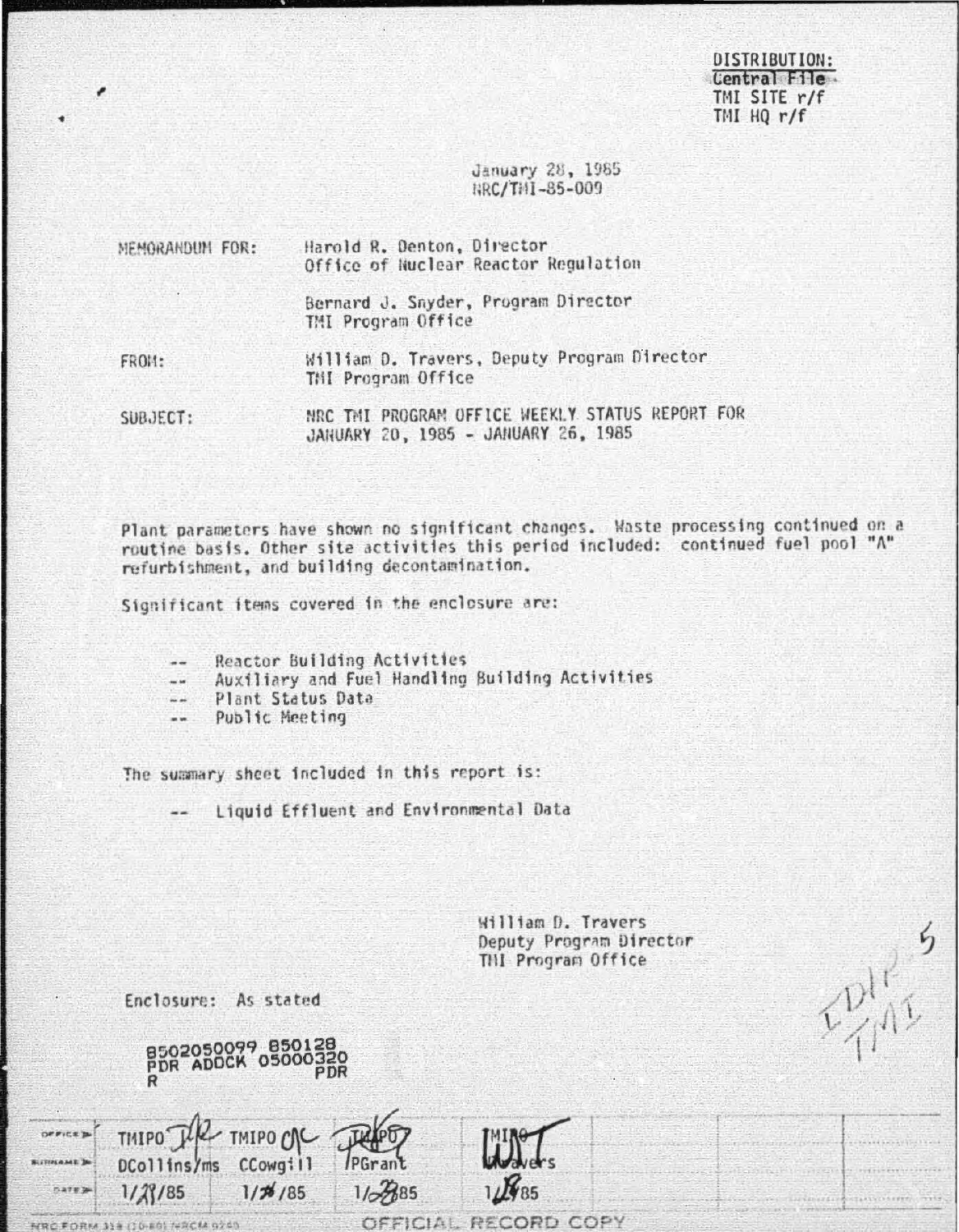INTERNAL DISTRIBUTION EDO-OGC Office Directors Commissioner's Technical Assistants NRR Division Directors NRR A/D's Regional Administrators IE Division Directors **TAS** EIS TMI Program Office Staff (10) PHS EPA DOE **RI Division Directors** Public Affairs, RI State Liaison, RI THIPO HQ r/f THI SITE r/f CENTRAL FILE NRC PDR LOCAL PDR TMI-2 Project Section File

| NRC FORM 318 (10 80) NRCM 0240 |  |  |  |  |  |  |  |  |  |  |  |  |  |  |  |  | OFFICIAL RECORD COPY |  |  |
|--------------------------------|--|--|--|--|--|--|--|--|--|--|--|--|--|--|--|--|----------------------|--|--|
|                                |  |  |  |  |  |  |  |  |  |  |  |  |  |  |  |  |                      |  |  |
| SURNAME                        |  |  |  |  |  |  |  |  |  |  |  |  |  |  |  |  |                      |  |  |
| OFFICE                         |  |  |  |  |  |  |  |  |  |  |  |  |  |  |  |  |                      |  |  |

. . . . . . . .

\*\*\*\*\*\*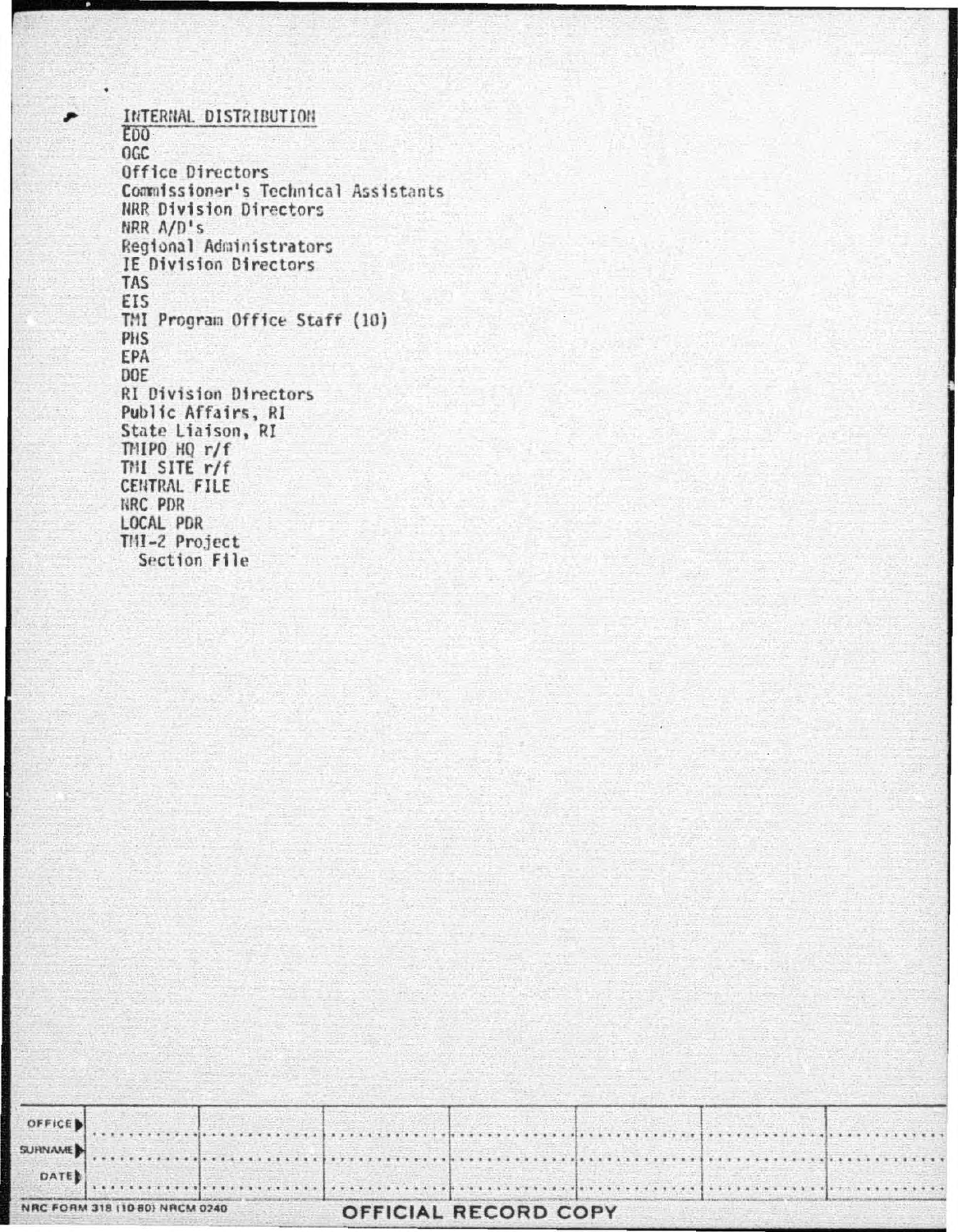# , enclosure

#### REACTOR BUILDinG ACTIVITIES:

During this week the fuel transfer upender mechanism was removed from the reactor building canal in preparation for installation of new fuel canister transfer equipment. Dose reduction activities continue with scabbling of floor surfaces on the 305' elevation. Pre-requisites for the scheduled May 1985 plenum removal also include installation of the canal dam and flooding of the deep end of the canal.

### AUXILIARY AND FUEL HANDLING BUILDING ACTIVITIES:

Refurbishment of the "A" fuel pool continues with re-installation of the fuel transfer mechanism rails. Operation of the purification demineralizer cesium elution system has resumed. Replacement of the construction cork seal between the Reactor Building and the Auxiliary Building has continued. Decontamination flushing<br>in the make-up valve alley has cont: nued.

## PLANT STATUS:

The reactor vessel head is removed and the RCS is open to ambient with the modified internals indexing fixture installed. The reactor core decay heat is being transferred by the reactor coolant system to the building ambient. Core cooling/makeup is available from the standby pressure control system, the reactor coo1ant bleed tank water system and the mini decay heat removal system.

The average reactor coolant cold leg temperature is 59°F. The average of the reactor core thermocouples is 83°F, with a maximum thermocouple of 91°F (uncertainties exist as to their exact location and accuracy). The reactor building temperature is about 58°F and pressure is about -.05 psig. Of reactor building samples this week, airborne tritium was 1.7 E-7 uCi/cc and particulates, predominately cesium-137, were 8.1 E-11 uCi/cc.

#### PUBLIC MEETINGS:

On February 14, 1985, the Advisory Panel for the Decontamination of Three Mile Island Unit 2 will meet from 7:00 PM to 10:00 PM in the Holiday Inn, 23 South Second Street, Harrisburg, Pennsylvania. The meeting will be open to the public.

Persons desiring the opportunity to speak before the Panel are asked to contact Mr. Thomas Smithgall at 717-291-1042 or write to him at 2122 Marietta Avenue, Lancaster, Pennsylvania 17603. Persons desiring to submit topics or questions for consideration· by the Panel are asked to contact, in writing, Mayor Arthur Morris, 120 North Duke Street, Lancaster, Pennsylvania 17602.